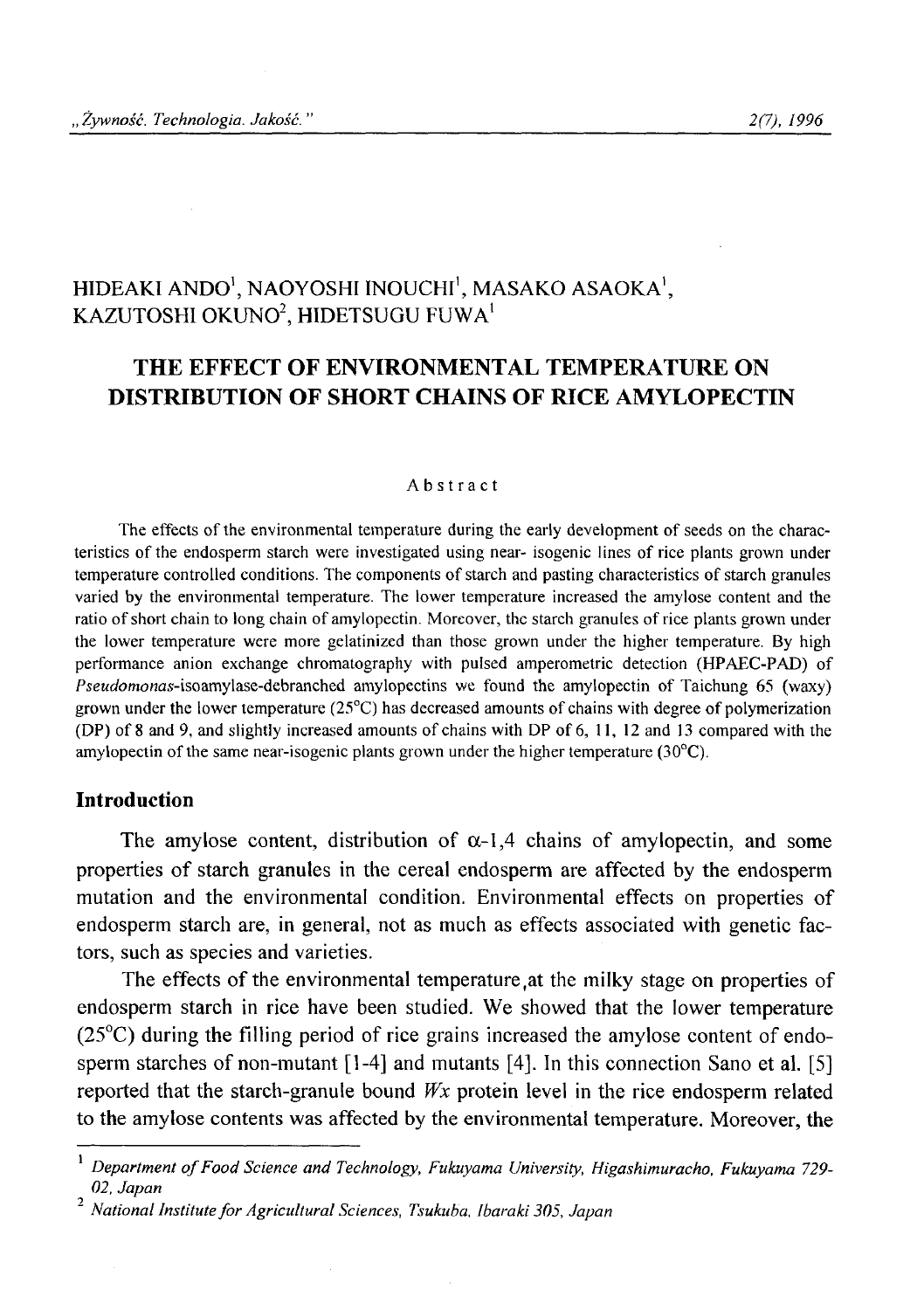amylose of rice plants grown at the lower temperature in either the growth chambers or the paddy field gave higher weight-average degree of polymerization (DPw) values than those of plants grown at higher temperature [6 ]. We also showed that the lower temperature decreased the amount of long B chains of amylopectin and increased that of short B chains, as compared with the higher temperature (30 $^{\circ}$ C) [3, 7]. The pasting characteristics of the starch granules were also affected by the environmental temperature under which the rice plants were grown. Namely, the onset and conclusion temperatures of gelatinization and heats of gelatinization determined by differential scanning calorimetry (DSC) of the endosperm starch from the rice plants grown under the lower temperature were lower than those starch from the plants grown under the higher temperature  $[1-4, 6, 7]$ .

This paper deals with the determination of structure characteristics by high performance liquid chromatography (HPLC) and high performance anion exchange chromatography with pulsed amperometric detection (HPAEC-PAD) of isoamylasedebranched amylopectins of near-isogenic rice plants grown under temperature conto rolled conditions (25°C and 30°C) after heading to elucidate detailed chain-length distributions of endosperm starches of rice plants grown under the different environmental conditions.

#### **Materials and methods**

### *Experimental plants*

Near isogenic lines of Taichung 65 for the waxy (*wx*) locus were used. The rice plants having spikelets which flowered within two days after heading were grown in a temperature-controlled growth chamber. The temperature conditions during the grain filling period are shown in Table 1. Heat summation during the grain filling period was 1,000°C. The light intensity for the 12-hr-daylength was about 40,000 lux.

Table 1

| Group I | Temperature condition                          | Group II | Temperature condition     |  |  |
|---------|------------------------------------------------|----------|---------------------------|--|--|
| $I-I$   | $25^{\circ}$ C 5 days 30 $^{\circ}$ C 29 days  | $II-1$   | 30°C 5 days 25°C 34 days  |  |  |
| $I-2$   | $25^{\circ}$ C 10 days 30 $^{\circ}$ C 25 days | $II-2$   | 30°C 10 days 25°C 28 days |  |  |
| $I-3$   | $25^{\circ}$ C 15 days $30^{\circ}$ C 21 days  | $II-3$   | 30°C 15 days 25°C 28 days |  |  |
| $I-4$   | 25°C 20 days 30°C 17 days                      | $II-4$   | 30°C 20 days 25°C 22 days |  |  |
| $I-5$   | $25^{\circ}$ C 40 days                         | $11-5$   | $30^{\circ}$ C 34 days    |  |  |

**Temperature Conditions for Rice Plants (Cultivar; Taichung 65, waxy) during the Grain Filing Period**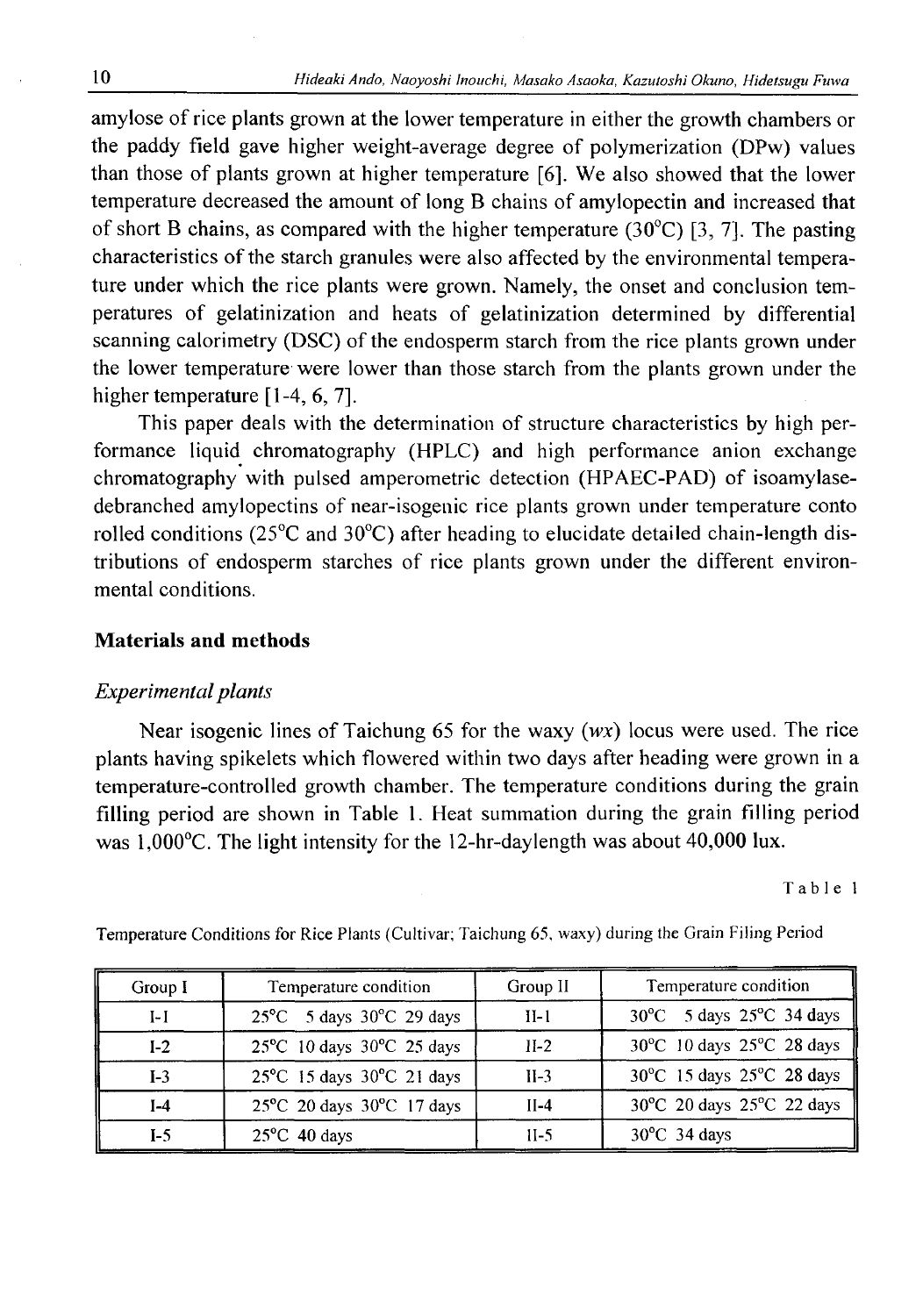#### *Preparation of rice starch granules*

Starch granules were prepared from milled rice by the cold and dilute alkali method of Yamamoto et al. [8, 9].

# *High performance liquid chromatography (HPLC) of isoamylase-debranched amylopectin*

Gelatinized amylopectin (2.8 mg) in 3.5 ml of pure water at  $100^{\circ}$ C for 6 min was added 100  $\mu$ l of 1 M acetate buffer (pH 3. 5) and 10  $\mu$ l of *Pseudomonas* isoamylase (10  $\mu$ g/10  $\mu$ l, 590 units/ $\mu$ g protein), and incubated at 45°C for 2.5 h. The reaction mixture was added 200  $\mu$ l of 0.1 N sodium hydroxide solution, 1.0 ml of 0.5M phosphate buffer (pH 8.5)-0.1 % sodium azide solution and 190  $\mu$ 1 of pure water, and filtered through a  $0.22$  µm filter (Millipore). The filtrate  $(1.0 \text{ ml})$  was subjected to a HPLC apparatus (LS-8000, Tosoh Co. Ltd., Tokyo, Japan) with 5 columns; TSKgel G3000PWxr, (7.6x300 mm, Tosoh), Asahipak GS-320H (7.6x250 mm, Asahi Kasei Co. Ltd., 'Kanagawa, Japan)x2, TSKgel G2500PWxL, (7.6x300 mm, Tosoh), and TSKgel G-Oligo PW (7.6x300 mm, Tosoh). Detectors were a differential refractometer (RI-8011, Tosoh) and a low-angle laser light scattering photometer (LS-8000, Tosoh) with an interface (IF-8000, Tosoh) and a data processor (software, PC- LALLS vol. 1.03). Chromatograms were eluted with 0.1 M phosphate buffer (pH 8.5)-0.02 % sodium azide solution at 40°C with a flow rate, 0.5 ml/min.

### *High performance anion exchange chromatography with pulsed amperometric* detection (HPAEC-PAD) of isoamylase-debranched amylopectin

Gelatinized amylopectin  $(5 \text{ mg})$  in 4.69 ml of pure water at 100<sup>o</sup>C for 6 min was added 1 00  $\mu$ 1 of 1 M acetate buffer (pH 3. 5) and 10  $\mu$ l *Pseudomonas*-isoamylase (10  $\mu$ g/10  $\mu$ l, 590 units/ $\mu$ g protein), and incubated at 45<sup>o</sup>C for 2.5 h. The reaction mixture was added into 200  $\mu$ l of 0.1 N sodium hydroxide solution and filtered through a  $0.22 \mu$ m filter (Millipore). The concentration of the filtrate used for analysis was 0.5 mg/ml.

Chain-length distribution was determined by a Dionex model DX-300 system (Dionex Corp., Sunnyvale, CA, USA) and a Model SC-PAD II pulsed amperometric detector consisting of an amperometric flow-through cell with a gold working electrode, a silver-silver reference electrode, and potentiostat according to the method described by Koizumi et al. [10-12] with a minor modification. Briefly, the system was equipped with a Dionex Carbopac PA1 column (4x250 mm) in combination with a Carbopac PA1 Gurad column (4x15 mm). Repeating sequences of potentials (volts) and durations (ms) on the PAD were as follows:  $E_1$  0.10 (t<sub>1</sub> 300),  $E_2$  0.60 (t<sub>2</sub> 120),  $E_3$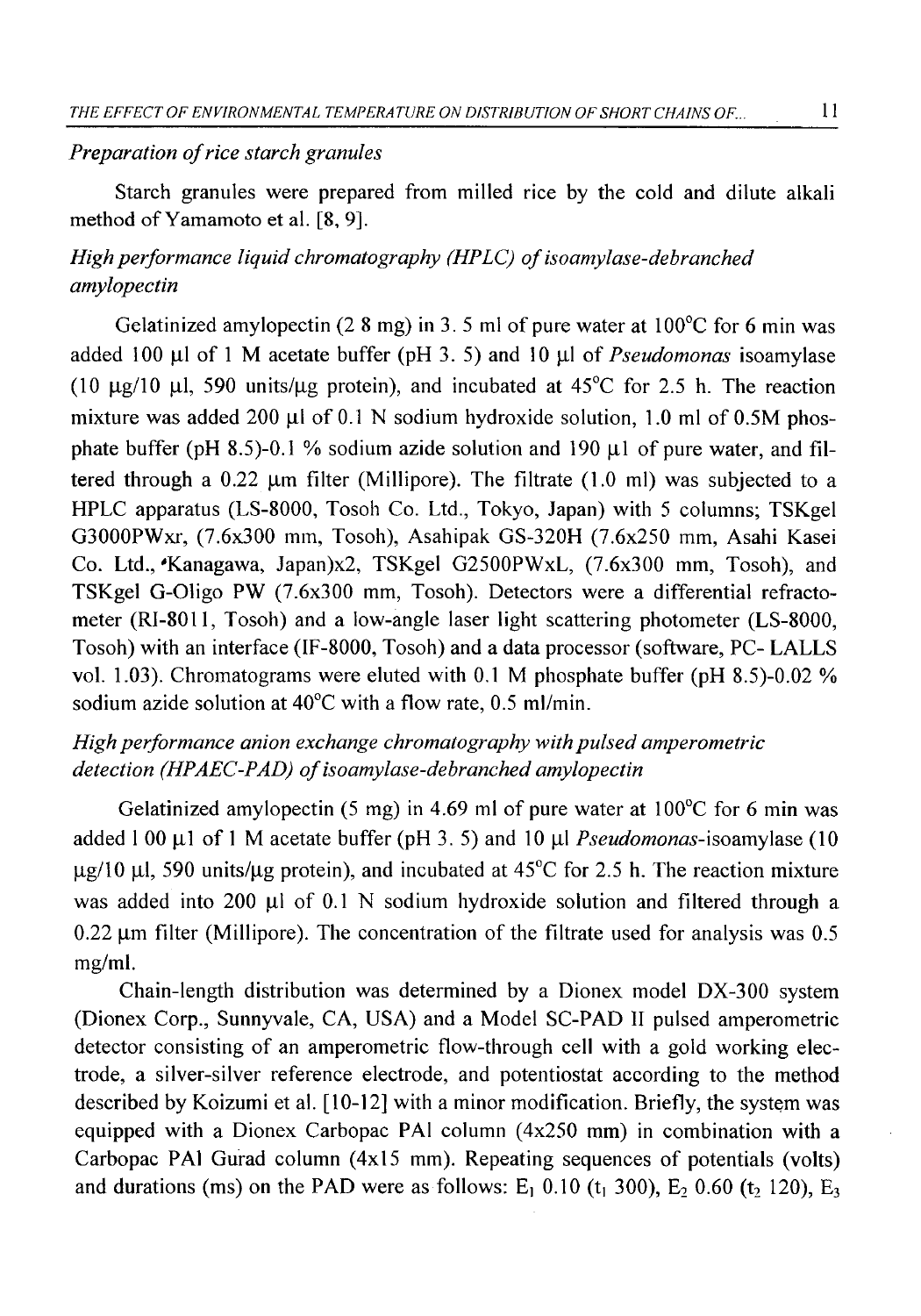-0.80 ( $t_3$  300). The sample-injection loop size was 50  $\mu$ l. Results were recorded on a SC 8020 integrator (Tosoh).

Eluent A was 0.15 M NaOH, and eluent B was 0.15 M NaOH containing 0.5 M sodium acetate. The gradient program was as follows; 40 % of eluent B at 0 min, 50 *%* at 5 min, 60 % at 20 min, 70 % at 26 min, and 80 % at 40 min. All separations were carried out at ambient temperature with a flow rate of 1 ml/min.

The degree of polymerization (DP) of oligomers was assigned by spiking samples with maltohexaose and standard response curves were prepared by using a mixture of malto-oligosaccharides (Fuji-oligo G67, Nihon Shokuhin Kako Co. Ltd., Fuji, Japan).

The individual peak area obtained from chromatograms of the isoamylase- debranched amylopectin was corrected by dividing the relative detector response. Using the corrected peak area, the exact distributions of chain length (6-17) of amylopectins were obtained [11].

### *Other method*

The procedure for differential scanning calorimetry (DSC) was described earlier [13].

### **Results and discussion**

## *Effects of environmental temperature on chain-length distribution of amylopectins by HPLC*

Rice starch samples under study consisted of nearly 100 % amylopectin as shown by HPCL of iso- amylase-debranched materials. Table 2 shows some of their HPLC characteristics. The amylopectin of group 1-1, group II-2, -3, -4 and -5 have decreased

#### Table 2

| Group I | BL<br>% | $BS + A$<br>$\%$ | $BS + A$<br><b>BL</b> | Group II | <b>BL</b><br>$\frac{0}{0}$ | $BS + A$<br>% | $BS + A$<br>BL |
|---------|---------|------------------|-----------------------|----------|----------------------------|---------------|----------------|
| $I-1$   | 28.6    | 71.4             | 2.5                   | $II-1$   | 26.2                       | 73.8          | 2.8            |
| $1-2$   | 27.1    | 72.9             | 2.7                   | $II-2$   | 28.5                       | 71.6          | 2.5            |
| $I-3$   | 26.I    | 73.9             | 2.8                   | $II-3$   | 29.1                       | 70.9          | 2.4            |
| $I-4$   | 25.6    | 74.4             | 2.9                   | $II-4$   | 29.3                       | 70.7          | 2.4            |
| $I-5$   | 25.8    | 74.2             | 2.9                   | $II-5$   | 30.2                       | 69.8          | 2.3            |

HPLC Characteristics of Isoamylase-debranched Materials Obtained from Endosperm Starches of Rice **Plants Grown at Different Temperature after Pollination (Cultivar; Taichung 65, waxy)**

**BL - long chains, BS - short B chains, A - A chains.**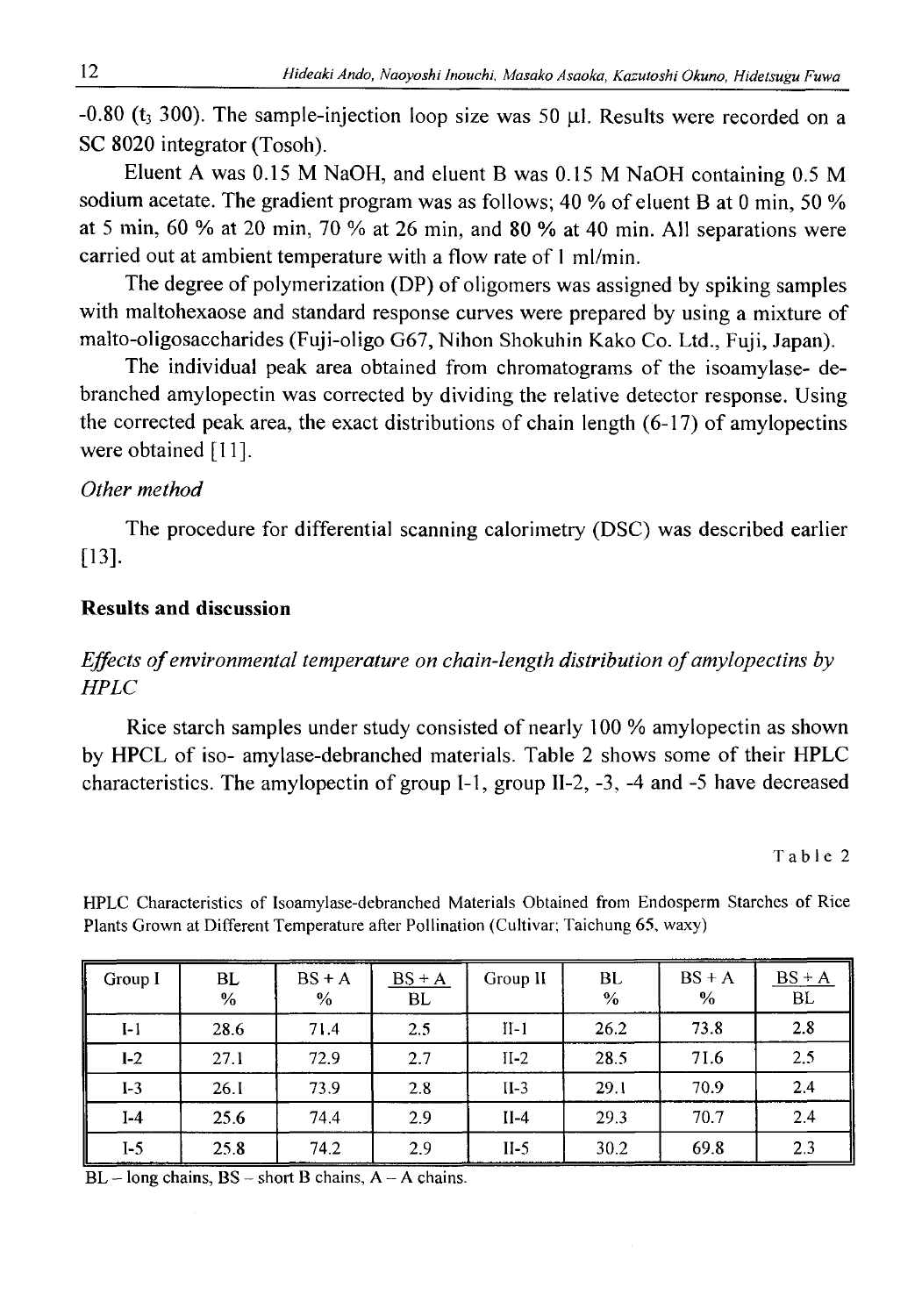amounts of long B chains and increased amounts of short chains as compared with the amylopectin of the group  $I-2$ ,  $-3$ ,  $-4$  and  $-5$ , and group II-I. Accordingly, the ratio of short chains to long B chains for the amylopectin affected lower temperature (25°C) and higher temperature ( $30^{\circ}$ C) are in a range from 2.7 to 2.9 and from 2.3 to 2.5, respectively.

The development stage, when the chain-length distribution of rice amylopectin was affected by the environmental temperature, was 5-15 days after anthesis (Table 2) and the same as the stage which was the most effective on determination of the amylose content in the endosperm starch in rice seeds [3, 7].

## *Effects of environmental temperature on short chain-length distribution of amylopectins by HPAEC-PAD*

To elucidate detailed distributions of the amylopectin short chain-length, isoamylase-debranched materials of the starch obtained from the near-isogenic waxy rice plants grown under temperatue controlled conditions (25°C and 30°C) by HPAEC-PAD (Figs. 1 and 2).



**Fig. 1. HPAEC-PAD traces for isoamylase-debranched materials of starches obtained from rice plants grown under different temperature conditions after anthesis. (a) group 1-4; and (b) group 11-4.**

The amylopectin of Taichung 65 (wx) grown at  $25^{\circ}$ C has decreased amounts of chains with DP of 8 and 9, and slightly increased amounts of chains with DP of 6 , 11, 12, 13 compared with the amylopectin of the same near-isogenic plants grown at 30°C.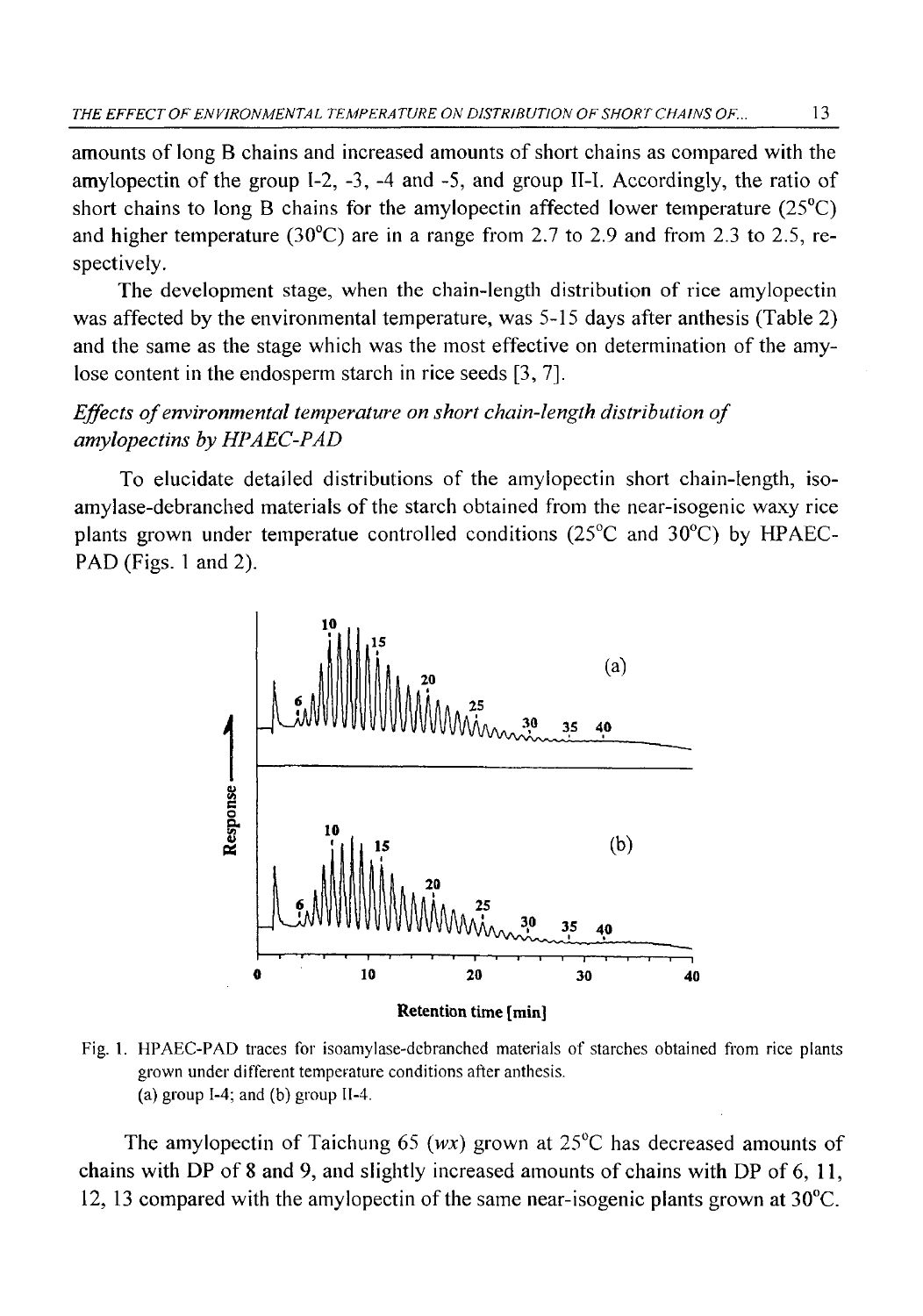

**Fig. 2. Chain-length distributions of debranched amylopectins of rice plants grown under different temperature conditions after authesis. (a) group 1-5; and (b) group II-5.**

### *Effects of environmental temperature on DSC characteristics of rice starches*

As shown in Table 3, starch granules of the groups 1-1, and group II-2, -3, -4 and -5 have higher: onset  $(T_0)$  and conclusion  $(T_c)$  temperatures and heats of gelatinization (OH) determined by DSC as compared to the groups 1-2, -3, -4 and -5, and II-l.

**Table 3**

| Group I | $T_o$ [ $^{\circ}$ C] | $T_p$ [ <sup>o</sup> C] | $T_c$ [ <sup>o</sup> C] | $\Delta H$ [J/g] | Group II | $T_o$ [ <sup>o</sup> C] | $T_p$ [ $^{\circ}$ C] | $T_c$ [ <sup>o</sup> C] | $\Delta H$ [J/g] |
|---------|-----------------------|-------------------------|-------------------------|------------------|----------|-------------------------|-----------------------|-------------------------|------------------|
| $I-1$   | 64                    | 70                      | 84                      | 14.6             | $II-1$   | 60                      | 66                    | 80                      | 10.9             |
| $I-2$   | 60                    |                         | 82                      | 10.0             | $1I-2$   | 64                      | 70                    | 85                      | 12.6             |
| $I-3$   | 59                    |                         | 81                      | 11.3             | $II-3$   | 65                      | 71                    | 85                      | 14.2             |
| $I-4$   | 61                    | 64, 72                  | 78                      | 11.3             | $II-4$   | 65                      | 72.78                 | 85                      | 15.1             |
| I-5     | 60                    | 66,73                   | 80                      | 10.0             | $II-5$   | 65                      | 72                    | 84                      | 14.2             |

DSC Characteristics of Endosperm Starches of Rice Plants (Cultivar; Taichung 65, waxy) Grown at **Different Temperature after Pollination**

T<sub>o</sub>, onset, T<sub>p</sub>, peak, and T<sub>c</sub>, conclusion temperatures of gelatinization,  $\Delta H$ , heat of gelatinization.